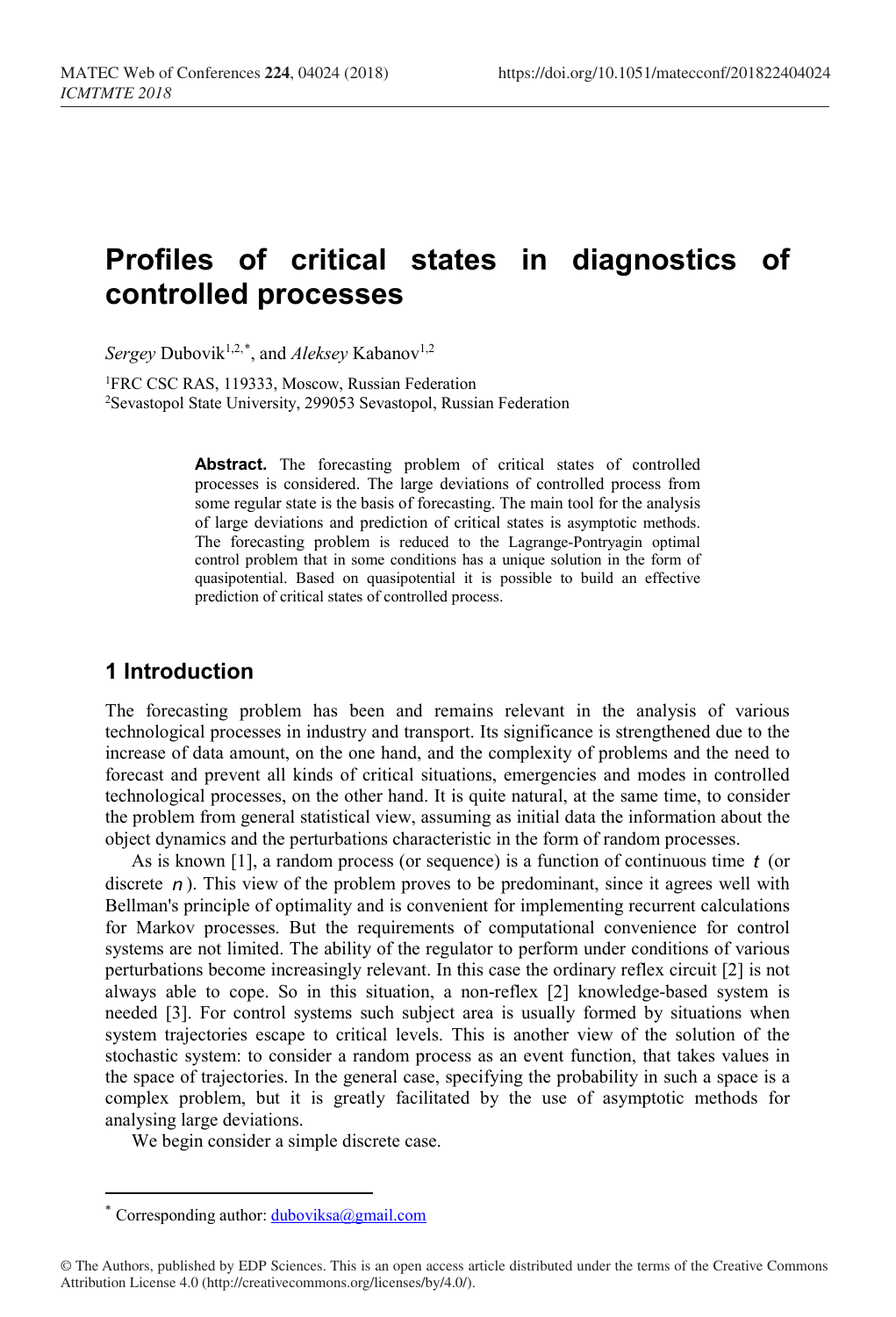#### **2 Random walks and discrete systems**

Random walks along the points of the set of all integers are described by a sequence

$$
S_n = \xi_1 + \dots + \xi_n = N_+ - N_-, \ n = 1, 2, \dots,
$$
 (1)

or an equivalent recurrence equation:

$$
S_k - S_{k-1} = \xi_k, \ \ k = 1, 2, \cdots, \ \ S_0 = 0,
$$
 (2)

where the random variable  $\xi_i$  takes on values +1, −1, with probabilities *p*<sub>+</sub>, *p*<sub>−</sub>, (respectively), and the values of the corresponding displacements (in the numbers of steps) are  $N_{+}$ ,  $N_{-}$ ,  $N_{+} + N_{-} = n$ .

Like any random process, it can also be represented as a certain probability distribution on a set of paths [5], i.e. solutions  $\varphi$  of the equation

$$
\varphi_i - \varphi_{i-1} = V_i \,, \tag{3}
$$

in which the elements of the sequence  $\{v_i\}$  belong to the pair  $\{+1, -1\}$ , moreover, each trajectory is uniquely determined by its sequence from  $\{+1, -1\}$ .

For  $(1)$  (or  $(2)$ ) we consider the probability of a critical state  $(CS)$ :  $p_n(A, B) = P(A \leq S_n \leq B)$  for any interval [*A*, *B*] that does not contain an average value  $S_n$ . For simplicity, we assume  $A, B, S_n$  of the same parity. In what follows we denote:  $v_{+} = N_{+}/n$ ,  $v_{-} = N_{-}/n$ ,  $a = A/n$ ,  $b = B/n$ , and then for the empirical mean value we have:  $S_n / n = v_+ - v_- \rightarrow p_+ - p_-$ ,  $n \rightarrow \infty$ , (law of large numbers), and for the probability CS  $P_n(a,b) = P(a \leq S_n / n \leq b)$ :

$$
P_n(a,b) = \sum_{a < \frac{N_+ - N_-}{n} < b} \frac{n!}{N_+! N_-!} p_+^{N_+} p_-^{N_-} = \sum_{a < \frac{N_+ - N_-}{n} < b} \frac{n!}{N_+! N_-!} e^{N_+ \ln p_+ + N_- \ln p_-}. (4)
$$

Hence, taking into account Stirling's formula and its various consequences [5]:

$$
\ln n! = n(\ln n - 1) + o(n), \quad n! \approx n^n e^{-n} \sqrt{2\pi n}, \quad n \to \infty,
$$

$$
\frac{n!}{N_+! N_-!} \approx e^{-(N_+ \ln v_+ + N_- \ln v_-)}
$$

we have in (4):

$$
P_n(a,b) = \sum_{a < \frac{N_+ - N_-}{n} < b} e^{-(N_+ \ln \nu_+ + N_- \ln \nu_-) + N_+ \ln p_+ + N_- \ln p_- + o(1)},
$$

where, introducing the notation for the relative (Kullback-Leibler-Sanova) entropy [4, 6]:

$$
H(v, p) = v_{+} \ln \frac{v_{+}}{p_{+}} + v_{-} \ln \frac{v_{-}}{p_{-}},
$$
\n(5)

we get: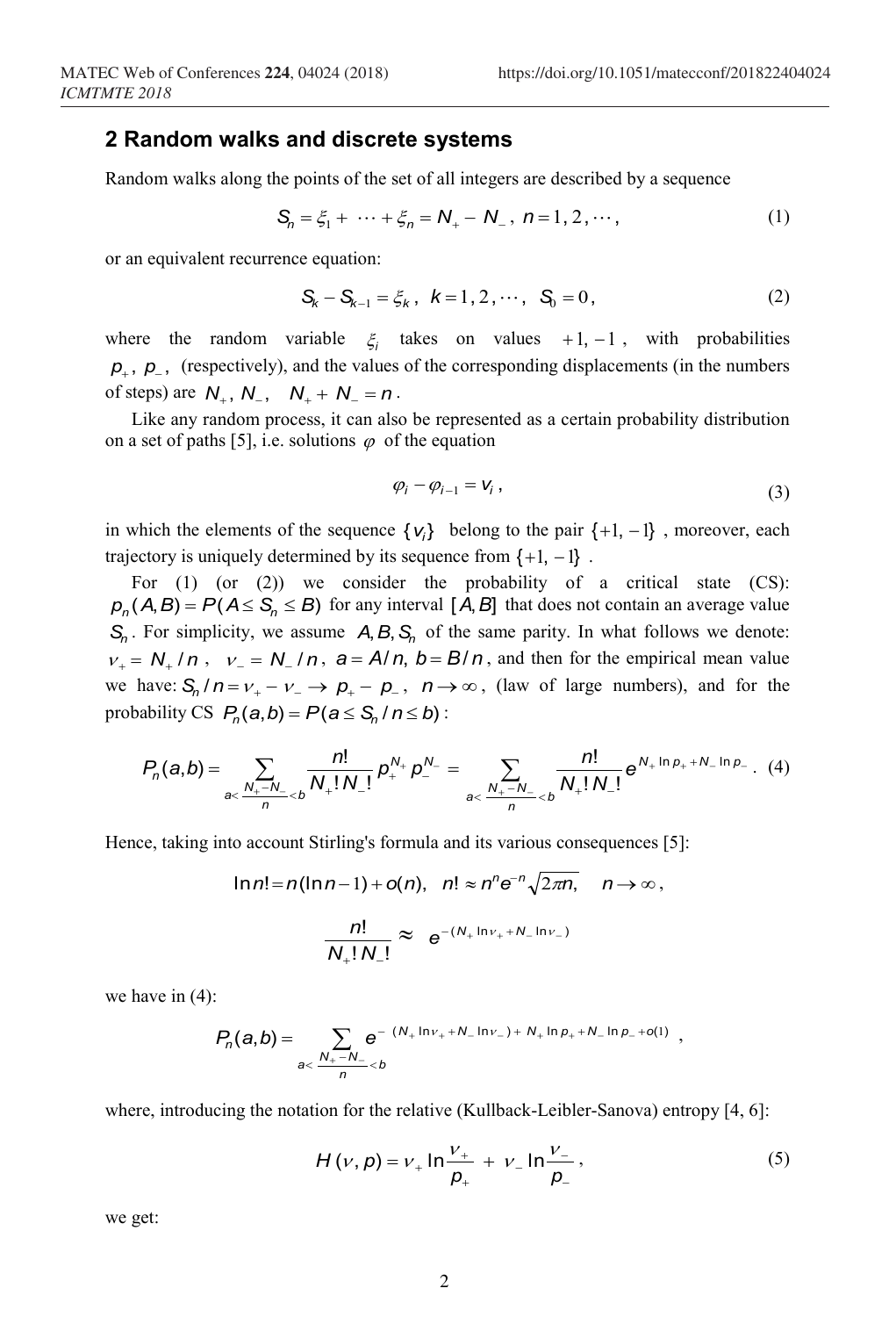$$
P_n(a,b) = \sum_{a < \frac{N_+ - N_-}{n} < b} e^{-nH(v,p) + o(1)} .
$$
 (6)

For a symmetric walk on a line, when  $p_+ = p_- = 1/2$ , denote  $v = v_+$ ,  $p = p_+ = 1/2$ . Then for entropy (5) we obtain:

$$
H(v, p) = v \ln(2v) + (1 - v) \ln[2(1 - v)].
$$
 (7)

We use the Taylor expansion of the function  $h(x) = H(1/2 + x, 1/2)$  at zero point, taking into account that, by (7):  $h(0)=0$ ,  $h'(0)=0$ ,  $h''(0)=4$ . As a result, we get

$$
h(x) = \frac{1}{2} (2 x)^2 + o(x^2).
$$
 (8)

Moreover, in (8) we have:  $2x = 2y - 1 = S_n / n$ . Taking this into account, (8) is valid only for a sufficiently small  $x = v - 1/2$ , therefore we represent the walk as:

$$
\mathsf{S}_n = \mathsf{S}_{n-k} + \mathsf{S}_{n-k,n},\tag{9}
$$

where  $S_{n-k,n} = \xi_{n-k+1} + \cdots + \xi_n$ . At some  $k: 2x \approx S_{n-k,n}/n$ ,  $n \to \infty$ , and under the additional condition *n*−*k* → ∞ :

$$
(2x)^2 \approx \xi_{n-k+1}^2 + \dots + \xi_n^2.
$$
 (10)

Returning to the original formula of the probability  $p_n(A, B)$  and to the equation of the path (3), we obtain that, to within  $1/n$ , minimization of relative entropy (7) is equivalent to the discrete optimal control problem for equation (3) with boundary condition  $A \leq \varphi_n \leq B$  and (by virtue of (8), (10)) of the action functional (AF):

$$
I = \frac{\gamma}{2} \sum_{i=n-k}^{n} v_i^2, \ \gamma = \frac{n-k}{n}.
$$
 (11)

## **3 Control and checking for continuous stochastic systems**

Let it be necessary to select the  $r$  - vector of control  $U = U(t)$  for object that motions are described by a weakly perturbed differential equation for *n* -vector of state variable  $x = x(t)$ :

$$
\dot{\mathbf{x}} = \alpha \left( \mathbf{x}, \mathbf{U} \right) + \varepsilon \sigma \left( \mathbf{x} \right) \dot{\mathbf{w}}, \ \mathbf{x}(0) = \mathbf{x}_0 \Box \mathbf{E}, \tag{12}
$$

where  $\varepsilon > 0$  – small parameter,  $\dot{w}$  – *k* -perturbation vector of the "white noise" type,  $\alpha, \sigma$  – smooth matrix functions, and with respect to  $\sigma$  we assume, as in [8], that  $\sigma$  – is uniformly non-degenerate in  $E$ , where  $E$  – is operational area:  $E \subset R^n$  (the PH condition). Control signals  $U(t)$  in (12) are formed in the form of feedback  $U = K x$  so as to ensure a stable equilibrium state  $\chi$  (attractor) nof the unperturbed system, which is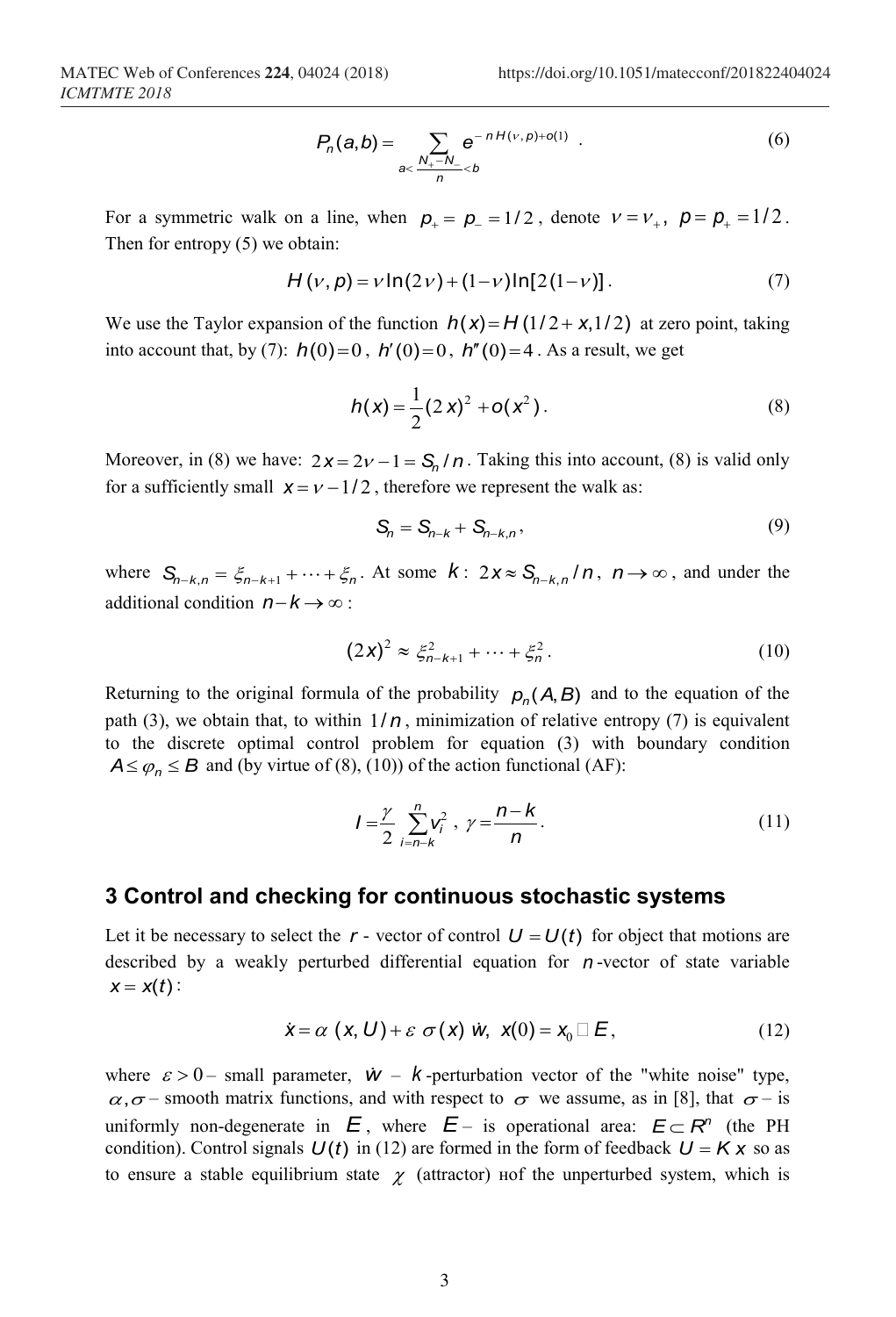obtained from (12) with  $\varepsilon = 0$  and the region of attraction  $O_\chi \supset E$ . Further, we assume that  $\chi = 0$ , and the unperturbed system can be linearized at zero:

$$
\dot{\mathbf{x}} = \mathbf{A}_0 \mathbf{x} + \mathbf{B}_0 \mathbf{U} \,, \tag{13}
$$

where matrices  $A_0$ ,  $B_0$  are partial differential matrices  $\alpha(x, U)$  by arguments at zero point, and the quality of the stabilizing control is determined by a closed-loop system  $\dot{x} = A x$ , with Hurwitz matrix  $A = A_0 + B_0 K$ . As a result of this closure in (12) we obtain the system:

$$
\widetilde{\mathbf{X}} = \mathbf{a}(\widetilde{\mathbf{X}}) + \varepsilon \sigma(\widetilde{\mathbf{X}}) \dot{\mathbf{W}}, \quad \widetilde{\mathbf{X}}(0) = \mathbf{X}_0 \square \mathbf{E}.
$$
 (14)

As in the discrete case, together with equation (14) we consider the deterministic system of paths [3]:

$$
\dot{\varphi} = \mathbf{a}(\varphi) + \sigma(\varphi) \mathbf{v}, \quad \varphi(0) = \mathbf{x}_0 \sqcup \mathbf{E} \,. \tag{15}
$$

In accordance with [8] and [3], denoting  $V_t = \sigma^{-1}(\varphi_t)(\dot{\varphi}_t - a(\varphi_t))$ , we write the normalized AF:

$$
\mathbf{S}_{t_0 t_f}(\varphi, \mathbf{v}) = \frac{1}{2} \int_{t_0}^{t_f} \mathbf{v}^T \mathbf{v} \, d\mathbf{t} \,, \tag{16}
$$

that takes finite values for absolutely continuous functions on  $[t_0, t_f]$ . Keeping in mind the typical cases of control, we introduce the domain *D*, such that  $E \subset D \subset O_\gamma$  – is some intermediate situation between the regular process ( $x \subset E$ ) and total loss of stability  $(X \subset R^n / O_\chi)$ . Let us write the condition that the path belongs to the set  $F = F(D)$ (implementing the event  $\partial_D$ , the probability of which is estimated) from a family of functions that are continuous on an interval:  $F = \{ \varphi \Box C_{t_0 t_f} (R^n) : \varphi_{t_f} \Box R^n \setminus D \}$ . For the set  $F = F(D)$  and the system (15) we have the equality [8]:

$$
\lim_{\varepsilon \to 0} \varepsilon^2 \ln P\{\widetilde{\mathbf{x}}_t \Box \mathbf{R}^n \setminus D\} = -\min_{\varphi \Box \mathbf{F}} \mathbf{S}_{t_0 t_f}(\varphi, \mathbf{v}), \qquad (17)
$$

where the functional  $S_{t_0 t_f} = S_{t_0 t_f}(\varphi, t)$  is determined in accordance with (16) on the solutions of a controllable system (15), for which we write the boundary condition of the escape to the critical state:

$$
\varphi(t_f) \in \Delta \subset \partial_D. \tag{18}
$$

For example, the boundary of an area *D* may be a plane in  $R^n: \partial_D:$   $C x(t) - y = 0$ .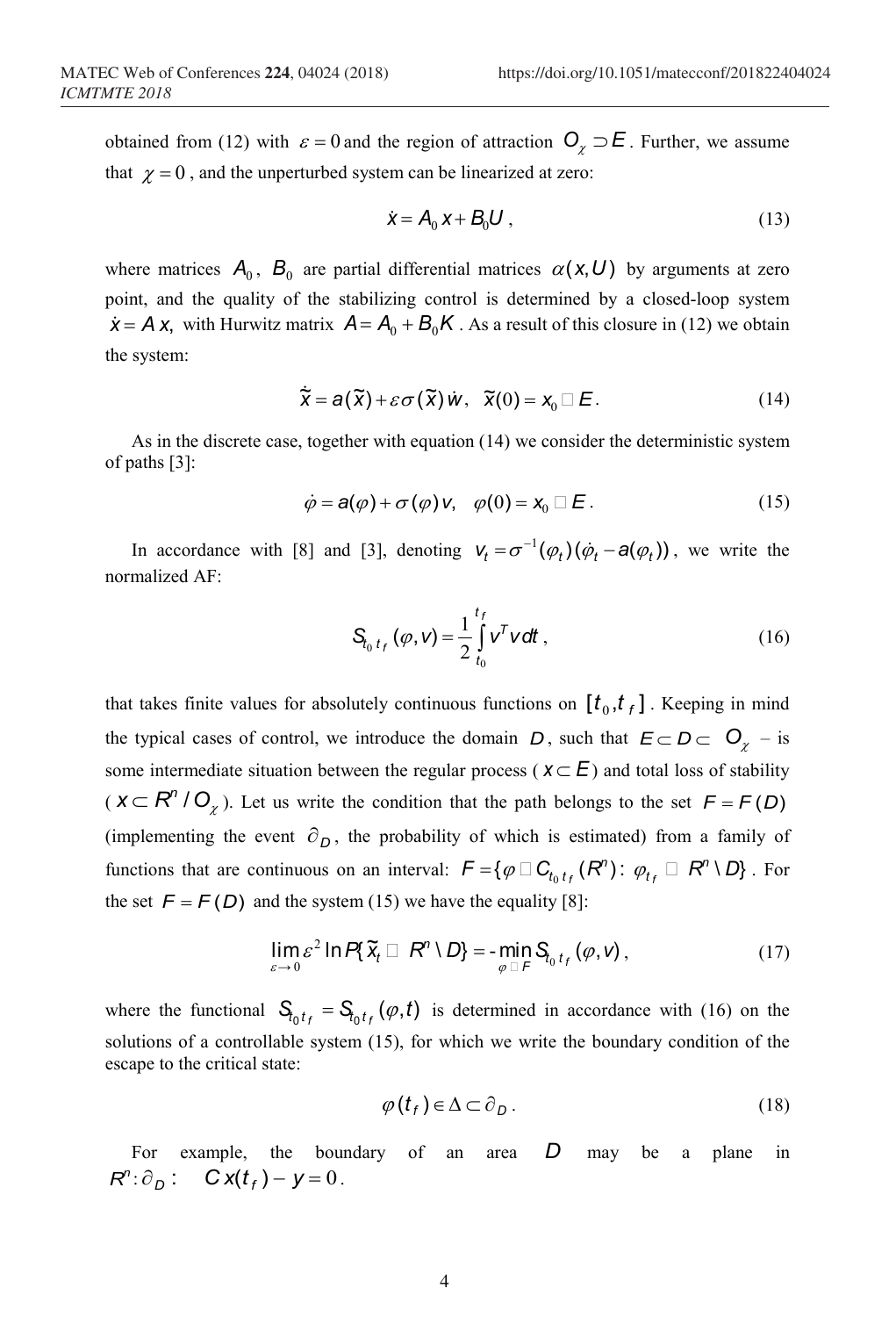#### **4 Critical state profiles for linear systems**

The solution of the Lagrange-Pontryagin problem (15), (16), (18) in the linear case and for the critical boundary in the form of a plane is determined by the following equations for direct and conjugate variables, and also for optimal control  $V_t = \tilde{V}_t = \sigma^T \psi_t$ :

$$
\dot{\varphi}_t = A\varphi_t + \sigma \, \mathsf{v}_t, \ \mathsf{C}\varphi(t_f) = \mathsf{y}, \tag{19}
$$

$$
\dot{\psi}_t = -A^T \psi_t, \ \psi(t_f) = \psi_f, \tag{20}
$$

Substituting the solution of the initial problem (20) into  $\tilde{v}_t$  and (19), we obtain a system whose solution  $\varphi(t)$  determines the profile of the CS:  $X_f = \varphi(t_f)$ :

$$
\varphi(t) = e^{A(t-t_f)} x_f + J(t) \psi_f, \qquad (21)
$$

where

$$
J(t) = \int_{t_f}^{t} e^{A(t-\tau)} \sigma \sigma^T e^{A^T (t_f - \tau)} d\tau
$$
 - controllability gramian.

Measures to stabilize the equilibrium state lead to a decrease of the large deviations probability. On the other hand, this makes it possible, when analyzing profiles, to move from finite intervals  $[t, t_f]$  to unlimited:  $t \rightarrow -\infty$ . Such a transition is closely connected with the concepts of the attractor and the quasipotential of the system of paths [8].

## **5 Asymptotically stable linear systems, A-profiles of CS**

Assuming the Hurwitz property of the matrix *A*, which is equivalent (under the PH condition) to the existence of a unique positive definite solution  $D$  of Lyapunov equation:  $\sigma \sigma^T = -AD - DA^T$ , controllability gramian  $J(t)$  is expressed through *D*:

$$
J(t) = D e^{A^{T}(t_f - t)} - e^{A(t - t_f)} D.
$$
 (22)

Substituting (22) into (21), we obtain the following expression for the profile:

$$
\varphi(t) = e^{A(t-t_f)} x_f + (De^{A^{T}(t_f-t)} - e^{A(t-t_f)}D)\psi_f =
$$
  
=  $e^{A(t-t_f)}(x_f - D\psi_f) + De^{A^{T}(t_f-t)}\psi_f.$  (23)

The AF determines the quasipotential  $[8]$  of the system  $(19)$  (or  $(15)$ ) – the function of the point *x* and equilibrium state  $\chi$ :

$$
V(\chi, x) = \inf \{ S_{t_0 t_f}(\varphi) : \varphi \Box C_{t_0 t_f}(R^n), \varphi_{t_0} = \chi, \varphi_{t_f} = x \}.
$$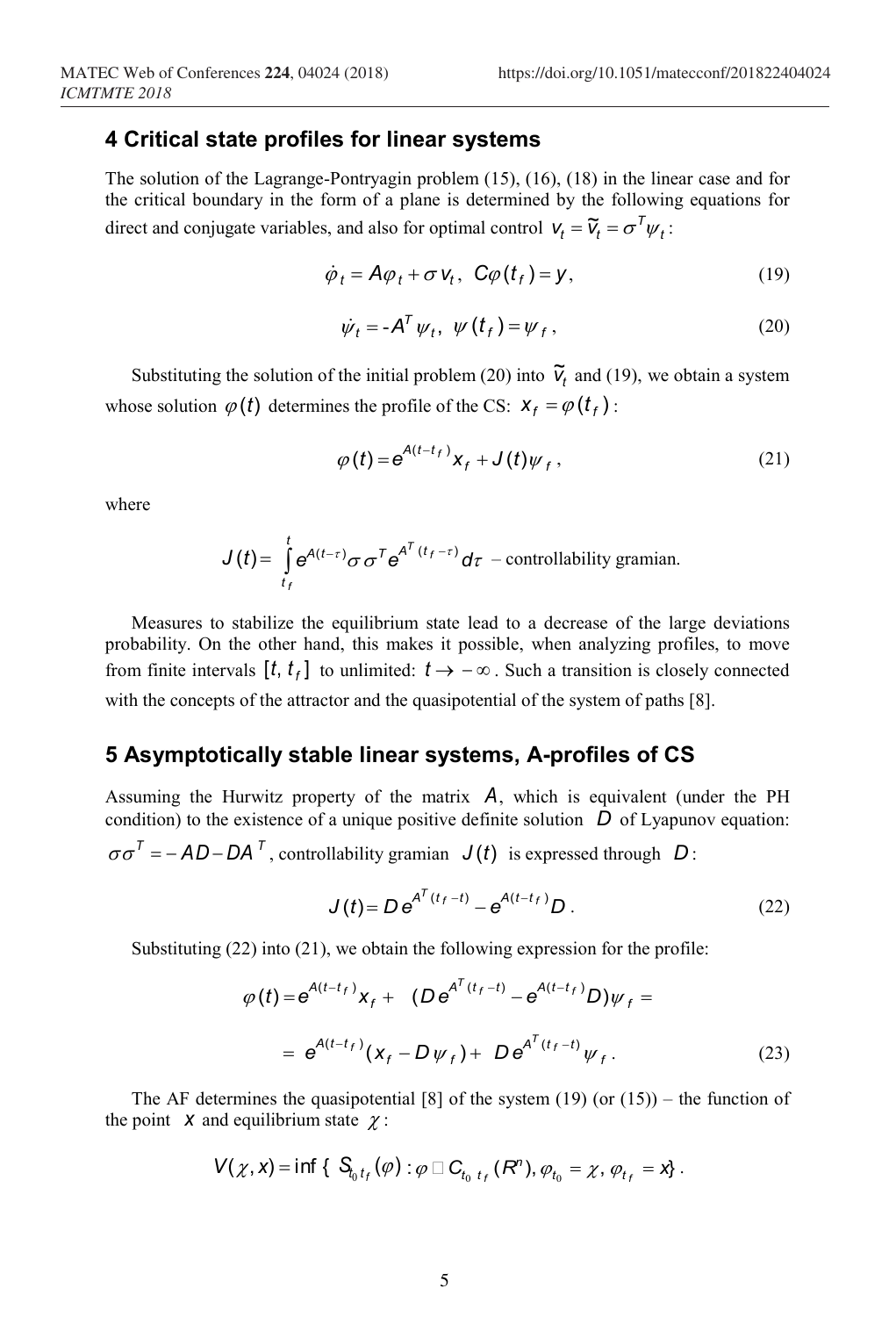The corresponding extremal  $\tilde{\varphi}$ , satisfying (15) and leading from the stable equilibrium state (attractor)  $\chi$ , will be called the A-profile of the state  $\chi$ .

We require in (23):  $\lim_{t \to -\infty} \varphi(t) = \chi = 0$ . This will be done if and only if:

$$
x_f - D \psi_f = 0. \tag{24}
$$

Solving (24) with respect to conjugate variables:  $\tilde{\psi}_f = D^{-1}x_f$  and substituting in (23), we obtain the relation for computing the A-profile:

$$
\widetilde{\varphi}(t) = D e^{A^T(t_f - t)} D^{-1} x_f. \qquad (25)
$$

Quasipotential of a stable system (19) is expressed through *D* :

$$
V(0, x) = \frac{1}{2} x^{T} D^{-1} x.
$$
 (26)

In accordance with the Lagrange principle [2], in the necessary conditions of the extremum we have the problem of minimizing  $V(0, x_f)$  under restriction  $Cx_f - y = 0$ ,  $(C -$  is a full-rank matrix). Its solution gives  $(X = X_f)$ :  $X_f = DC^T (CDC^T)^{-1} y$ . It remains to substitute this in (25) to obtain the A-profile:

$$
\widetilde{\varphi}(t) = De^{A^T(t_f-t)} C^T (CDC^T)^{-1} y.
$$
\n(27)

We show that neighboring extremals, that is, profiles (23) that do not satisfy condition (24), are exponentially close to the A-profile. In this connection, the diagnostic algorithms should be based, first of all, on the A-profiles estimates. Suppose that in (23)  $x_f - D\psi_f = \gamma_f \neq 0$ ,  $\psi_f = \tilde{\psi}_f + \Delta \psi_f$ , then  $x_f = D\psi_f + \gamma_f$ ,  $\psi_f = \tilde{\psi}_f + \Delta \psi_f$ ,

$$
\varphi(t) = \widetilde{\varphi}(t) + J(t)\Delta\psi_f
$$
 (28)

where  $\Delta \psi_f = -D^{-1} \gamma_f$ , and the function  $\tilde{\varphi}(t)$  satisfies (25). In the notation  $x_0 = \varphi(t_0)$ ,  $(\varphi_0 = \widetilde{\varphi}(t_0), J_0 = J(t_0)),$  from (28) we obtain:  $\Delta \psi_f = J_0^{-1}(\chi_0 - \widetilde{\varphi}_0)$ , where the nondegeneracy of the gramian follows from controllability, and with (28) it allows us to calculate the profile emanating from the point  $(t_0, x_0)$ :  $\varphi(t) = \widetilde{\varphi}(t) + J(t) J_0^{-1}(x_0 - \widetilde{\varphi}_0)$ .

#### **6 Conclusions**

The experience of neurophysiology shows that an effective monitoring system, like any biological system for monitoring the reality and behavior of a biological organism, must have at least two-level [2]: lower, local level - the reflex control system (the first signal system), the upper one - the global control, architecturally similar to the expert system (the second signal system). Such a structure of the control system can be implemented on the basis of asymptotic methods of large deviations analysis that allow ensuring the reliability, functional stability and survivability of monitoring systems. It is shown that computations